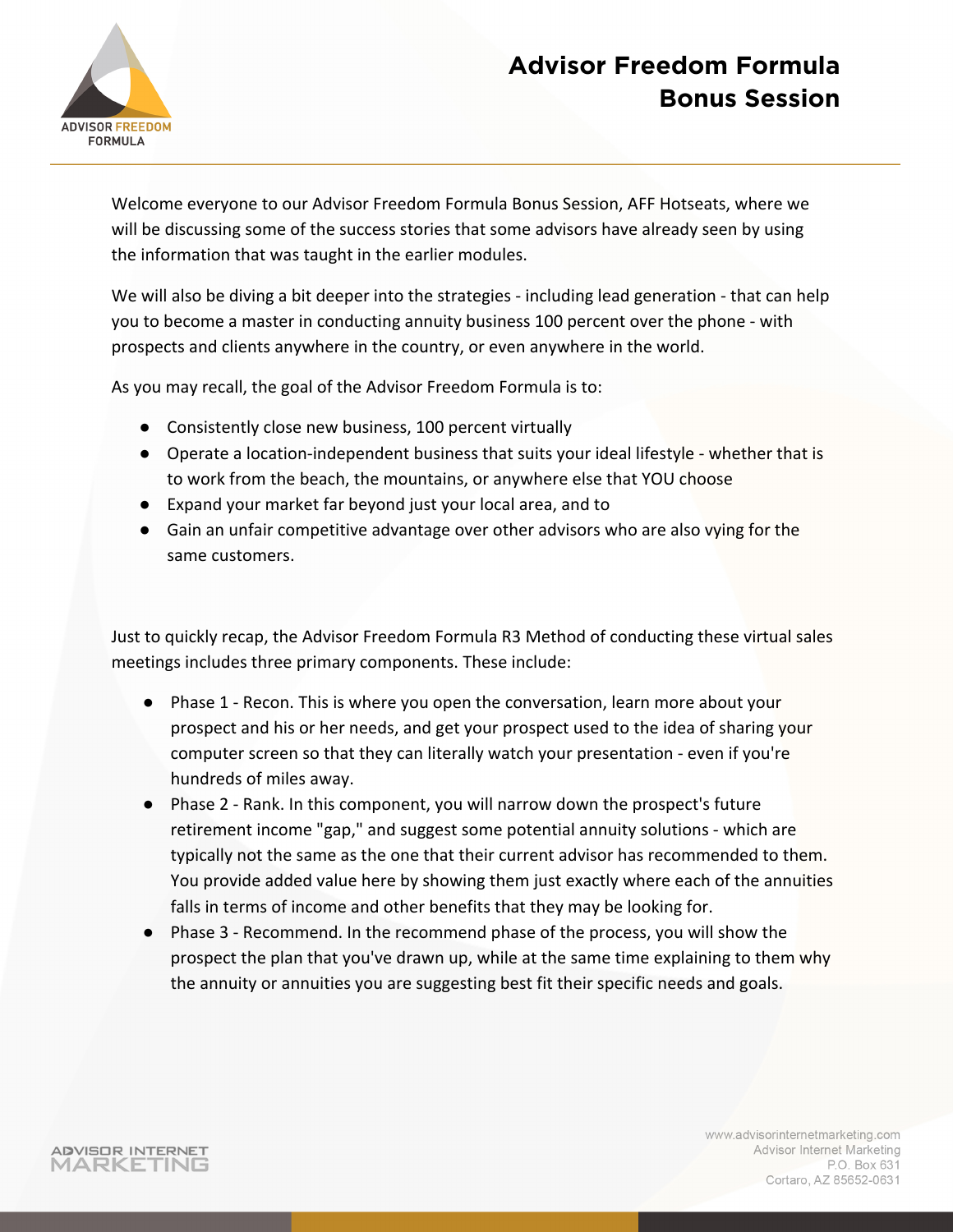

Moving forward in this Bonus session, we will go over several items that can help to bring you closer to the success that you're working towards. Here we will:

- Take a much deeper dive into the follow-up emails that you should ideally use with your prospects, and
- Discuss how to properly use reports and third party articles to help move the prospect closer to making a decision.
- We will also be answering the questions that we received about specific topics that relate to the Advisor Freedom Formula - including some important details about lead sources.

To kick things off, we are delighted that we have already received a number of success stories from advisors who are not only using the Advisor Freedom Formula, but are also closing deals.

For example, Keith - an advisor in New Jersey - had previously been conducting business by doing traditional annuity seminars, and in his words, "chasing clients." In doing so, he was spending roughly \$7,000 to \$10,000 per seminar - and not getting very good results.

Since using the Advisor Freedom Formula, though, Keith has already closed \$700,000 in annuity sales. As an added bonus, he has also added \$600,000 in additional assets under management just since implementing the Advisor Freedom Formula.

In his words, this training has been phenomenal - and that's from an advisor who was already closing \$7 to \$10 million in annuities per year. Because the AFF has allowed Keith to change the way he does business, though, he has also been able to literally change his lifestyle.

What has made Keith's business such as success now?

The key has been the ability to really SHOW people how a certain annuity will fit their needs by using the digipad and the living benefits calculator. This is compounded even further if the annuity that the prospect's current advisor presented them with does not show up on the list in the living benefits calc.

As an added game changer for Keith, he no longer needs to conduct face-to-face annual reviews with his clients. Rather, he is able to conveniently "meet" virtually - which in turn, provides additional value for both Keith and his clients.

For those who have not yet obtained the tools that are necessary to make the Advisor Freedom Formula work, be sure that you do so sooner rather than later. These tools include: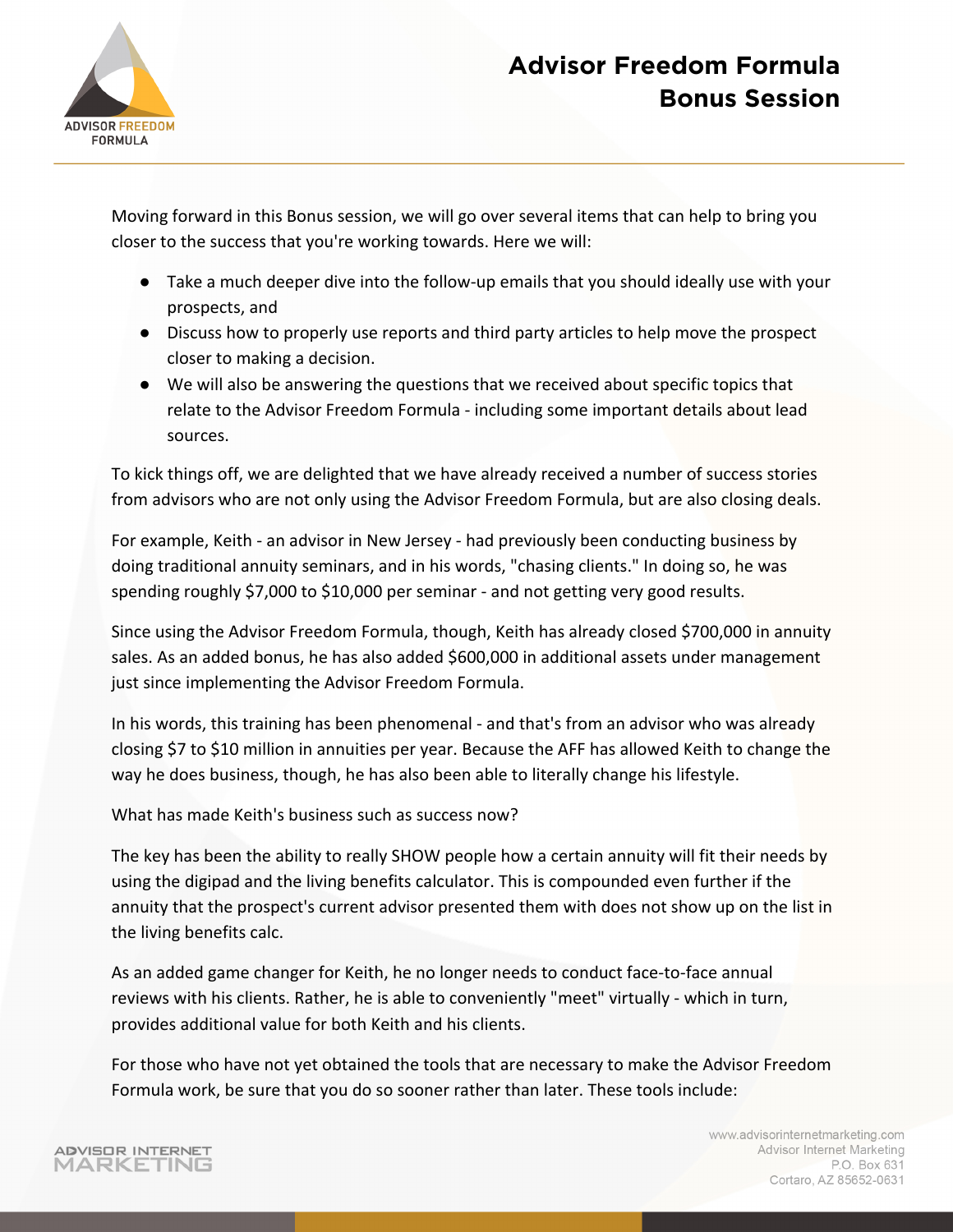

- An online meeting app. We recommend using Join Me.
- Digital Notepad or Memopad.
- Digital Annuity Illustration Software.
- Online Annuity Calculator. Here we recommend the Living Benefit Calculator.
- You may also want to consider using a video email software such as Covideo, so that you can truly set yourself apart.

Also, in order to add even more value for your prospects - setting you apart from all the other advisors they may have spoken with - be sure to consider your own custom-branded Annuity Buyers Guide.



PLUS ANSWERS TO: ROLLING OVER YOUR 401(K) OR IRA'S, LEGACY PLANNING TRICKS, AND MUCH, MUCH MORE!



www.advisorinternetmarketing.com Advisor Internet Marketing P.O. Box 631 Cortaro, AZ 85652-0631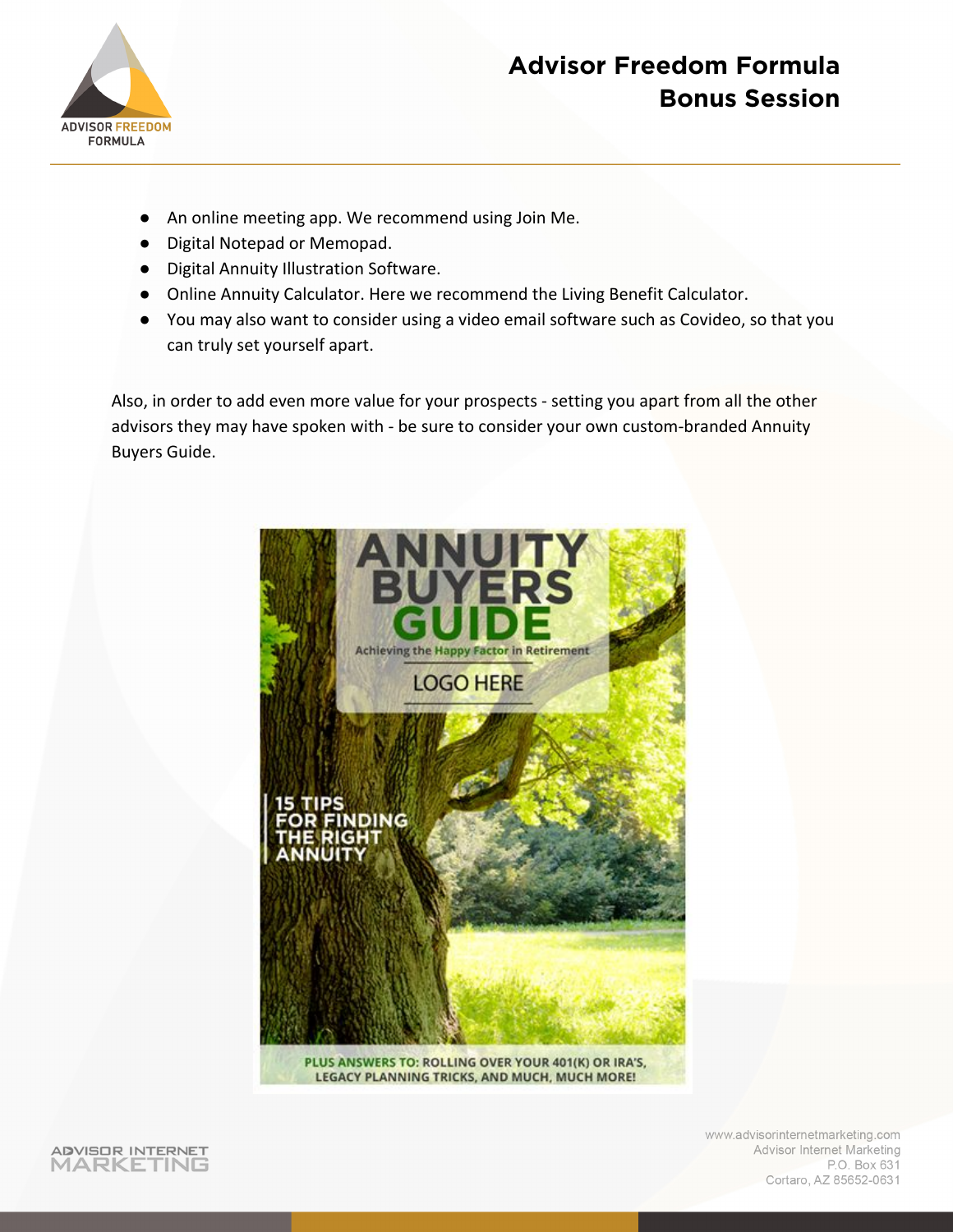

When you send this guide - which will be custom-tailored with your name, headshot, logo, and brand - you can take things a step further and refer the prospect to a specific page that will help them to better understand the product or products that you discussed with them.

You can secure your customized Annuity Buyers Guide by going to:

#### **www.AdvisorFreedomFormula.com/guide**

In your back office, you'll also find even more tools that you can take advantage of, too - just simply by being a member. These include email templates that can be used as-is, or tweaked in order to meet a particular situation.

For instance, you may need some guidance on what to say when you are following up with a prospect after the first meeting, and / or you may want to provide additional guidance on why a particular annuity may be right for them.

|   | <b>Advisor Freedom Formula</b>                                                                                                                                                                                             |  |  |  |  |
|---|----------------------------------------------------------------------------------------------------------------------------------------------------------------------------------------------------------------------------|--|--|--|--|
|   | <b>Emails Examples</b><br><b>SOR FRITTING</b><br>FORMULA                                                                                                                                                                   |  |  |  |  |
| D | When you send the illustrations:                                                                                                                                                                                           |  |  |  |  |
|   | Attached are the two illustrations you requested. The Pacific Life 7 yr with 70% participation in<br>the S&P 500 index -2% and the Pacific Life 10 yr with 72% participation in the S&P index -2%.                         |  |  |  |  |
|   | This is an excellent annuity if these are your goals.                                                                                                                                                                      |  |  |  |  |
|   | 1. Principal Protection<br>2. Reasonable Rate of Return based the S&P 500 while giving you principal protection<br>3. Access to your funds 10% per year or 100% walk away after the term you choose<br>4. A+ Rated company |  |  |  |  |
|   | Let me know if you have any other questions on the Elustrations. When you are ready just let<br>me know and I will email you the paperwork and walk you through the process.                                               |  |  |  |  |

ADVISOR INTERNET MARKETING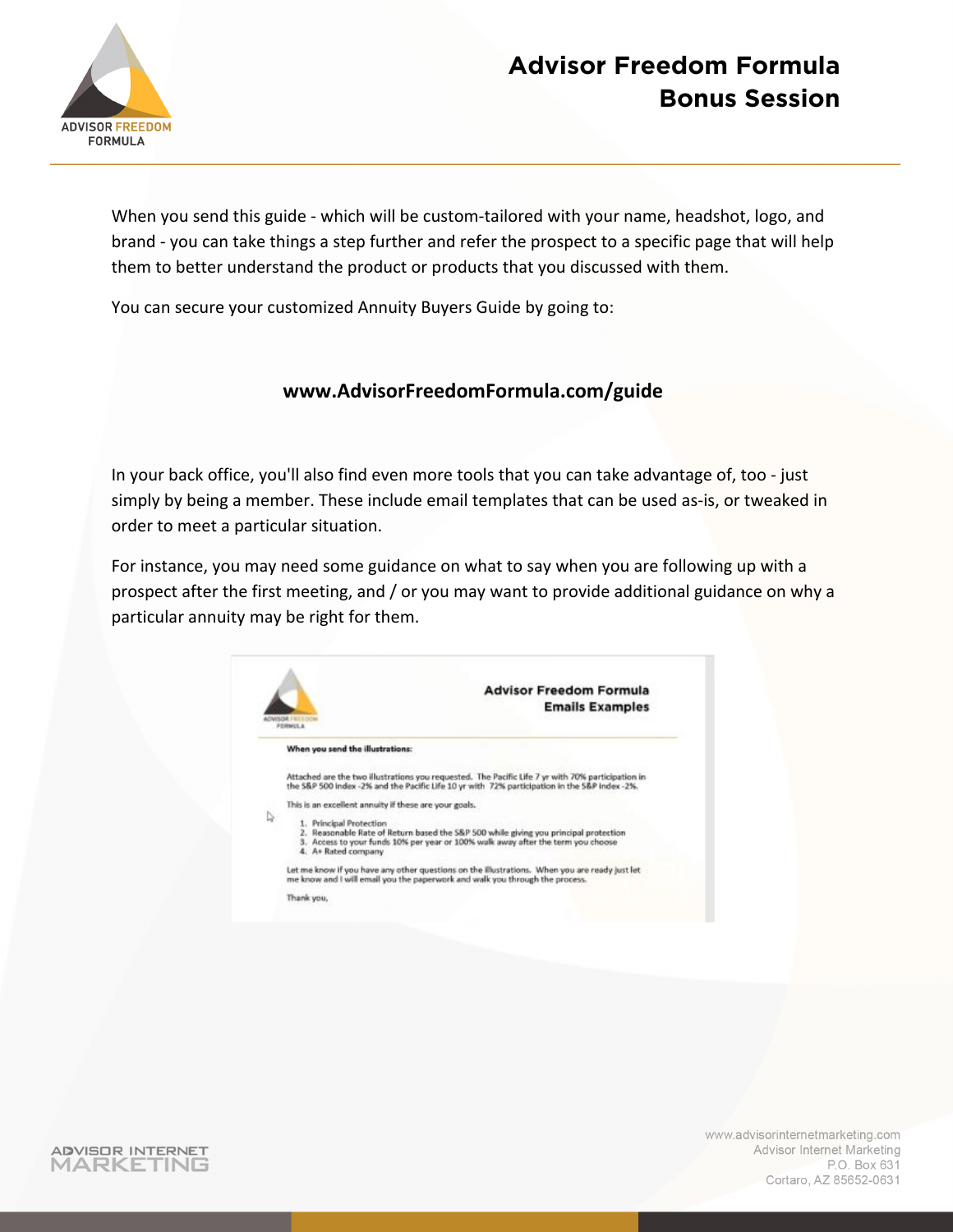

You may also want to be sure that you're not leaving anything out when you send an email to a client regarding the paperwork that needs to be completed for a sale, and in helping them to anticipate what will happen next in the process. Here, you can literally walk the client or prospect through exactly how to properly complete the application paperwork, and let them know what additional information will be needed from them.

These emails can essentially be geared to what is happening in a particular situation with a prospect or client. And, by being able to offer such in-depth guidance, you will reduce the likelihood of missing information, missing signatures, or anything else that could potentially slow the sales process down.

#### Sending the paperwork:

Hi Robert,

Attached are the application forms for the Pacific Life Annuity. There are three attachments from Pacific Life and two from KMS Financial Services, Inc.

KMS is my broker dealer they approve and make sure all my business is done correctly. I need both sets of forms.

You can fill them out and scan them back to me.

Please also send.

- 1. A photo copy of your driver's license
- 2. Latest statement or computer printout of account where funds are being transferred from

If you have any questions on the forms you can give me a quick call and I will go over them with you. I will send the application for Delaware Life tomorrow.

Thank you,

Likewise, there are a myriad of articles and third party resources, whitepapers, and reports that you have access to in the member area, and that can easily be attached to an email that you send to a client or prospect.

All of these materials can be helpful in terms of providing added value to those you're working with, as well as in setting you even further apart from any of the other advisors that a client or a prospect may have already spoken with.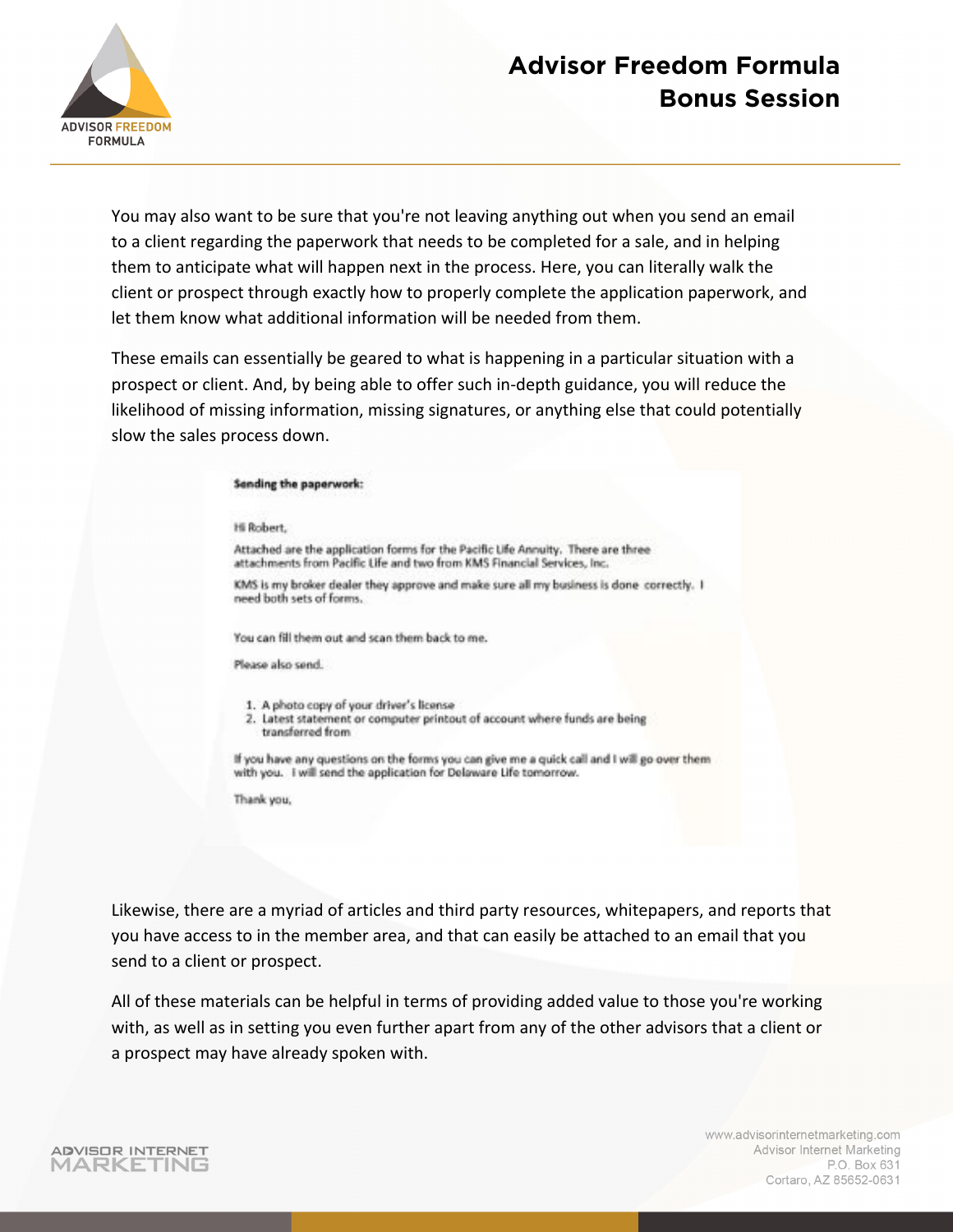

#### RETIREMENT Lifetime Income Stream Key to Retirement Happiness

A new study in a land of grumps reveals that retirees with a guaranteed lifetime income stream can find true happiness.

By Dan Kadlec @denkedleg 2 July 30, 2012

LONDON - In this city known for grumps and complainers, the happiest people are those with a pension and those too young to understand how a pension works, according to Britain's first-ever national happiness survey, out last week. Results further show that people living in rural areas and those who own their own house are happier than those living in the city and renting.

The inaugural survey looked only at British citizens. Yet the results offer universal lessons, the main one being the importance of guaranteed income in retirement. Owning a house also helps, reinforcing what is commonly called the American Dream. The highest happiness readings came from pensioners aged 65-69, who scored 7.8 on a 10point scale. But all pension-collecting age groups scored at least 7.6-ahead of every other age group save for teens, who generally haven't yet experienced financial stress and also scored 7.8.

In addition, these value-added items can also help you with building credibility and establishing trust with the people you are meeting with - in turn, increasing the chances of getting the deal closed, and for receiving referrals from happy clients.

For advisors who are also licensed to offer investments, remember that the Advisor Freedom Formula could lead to additional assets under management, too. That's because most people who purchase annuities will also have additional assets that they are seeking advice on what to do with.

One way to offer clients additional value, while at the same time adding to your AUM, is to partner up with FormulaFolios. FormulaFolios is a private money manager that is available to independent investment advisors.

Founded by Jason Wenk, this platform offers an emotion-free way for clients to invest, while simultaneously increasing the statistical probability of success with their money. For more information on how you can partner with FormulaFolios, send us an email at:

#### **info@advisorinternetmarketing.com**

And, if you are just starting out in your practice - or you just want to ensure that you are keeping your new prospect pipeline full at all times - the Advisor Freedom Formula can help you to not only convert new leads, but can also help you do so much more affordably that you're currently doing.

**ADVISOR INTERNET** MARKETING

www.advisorinternetmarketing.com **Advisor Internet Marketing** P.O. Box 631 Cortaro, AZ 85652-0631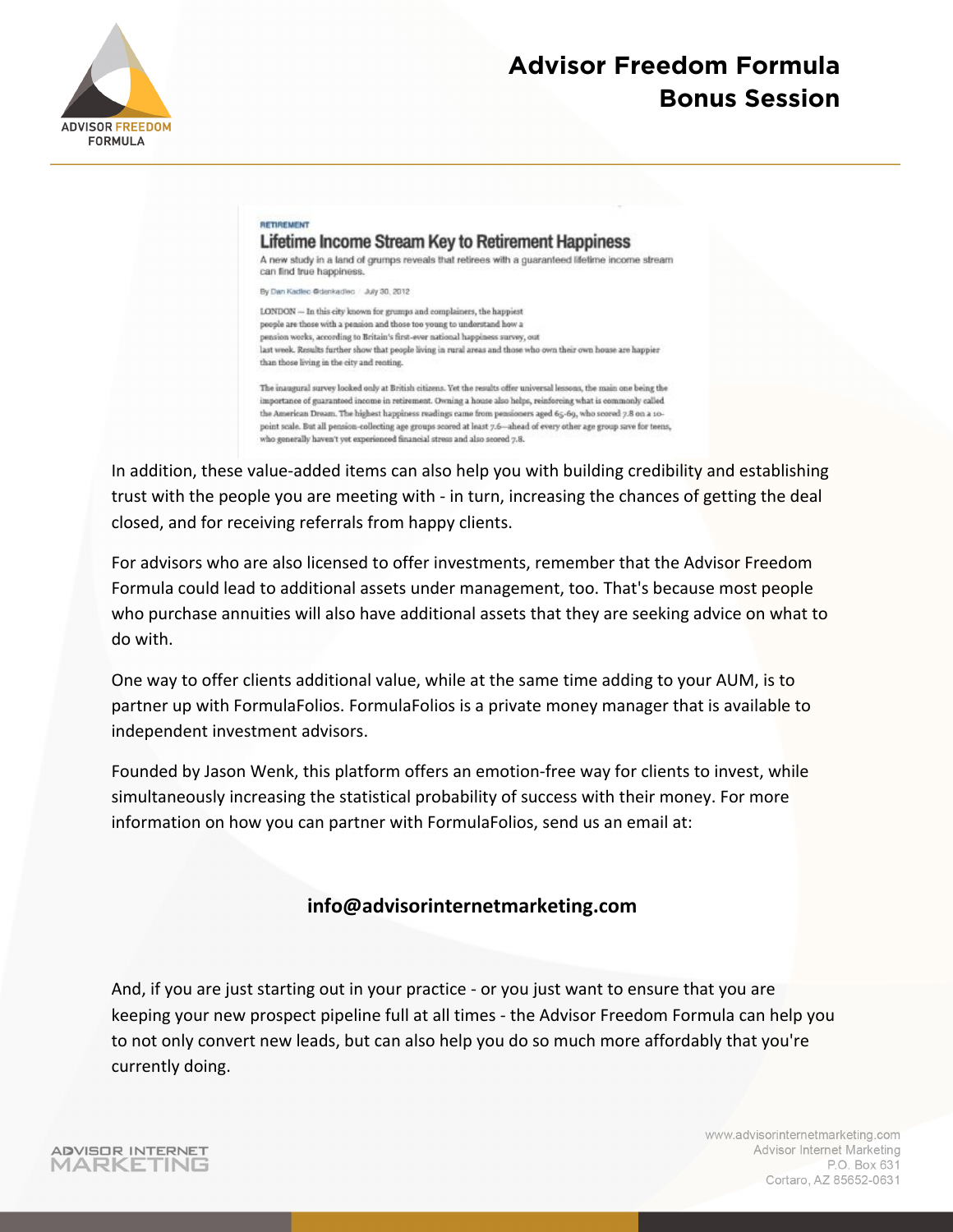

One key reason for that is because the AFF sets you up to deliver value in advance. By using the digipad and the living benefits calculator to SHOW clients and prospects how and why a particular product will be good for them, you differentiate yourself from other insurance and financial professionals, putting you far ahead of the rest of the pack.

If you want to take your annuity business a big step further - and put your annuity appointments on autopilot - we can help you there, too. In fact, by going with this lead program, the message that goes out to the client or prospect is matched to their "annuity profile type."



www.advisorinternetmarketing.com Advisor Internet Marketing P.O. Box 631 Cortaro, AZ 85652-0631

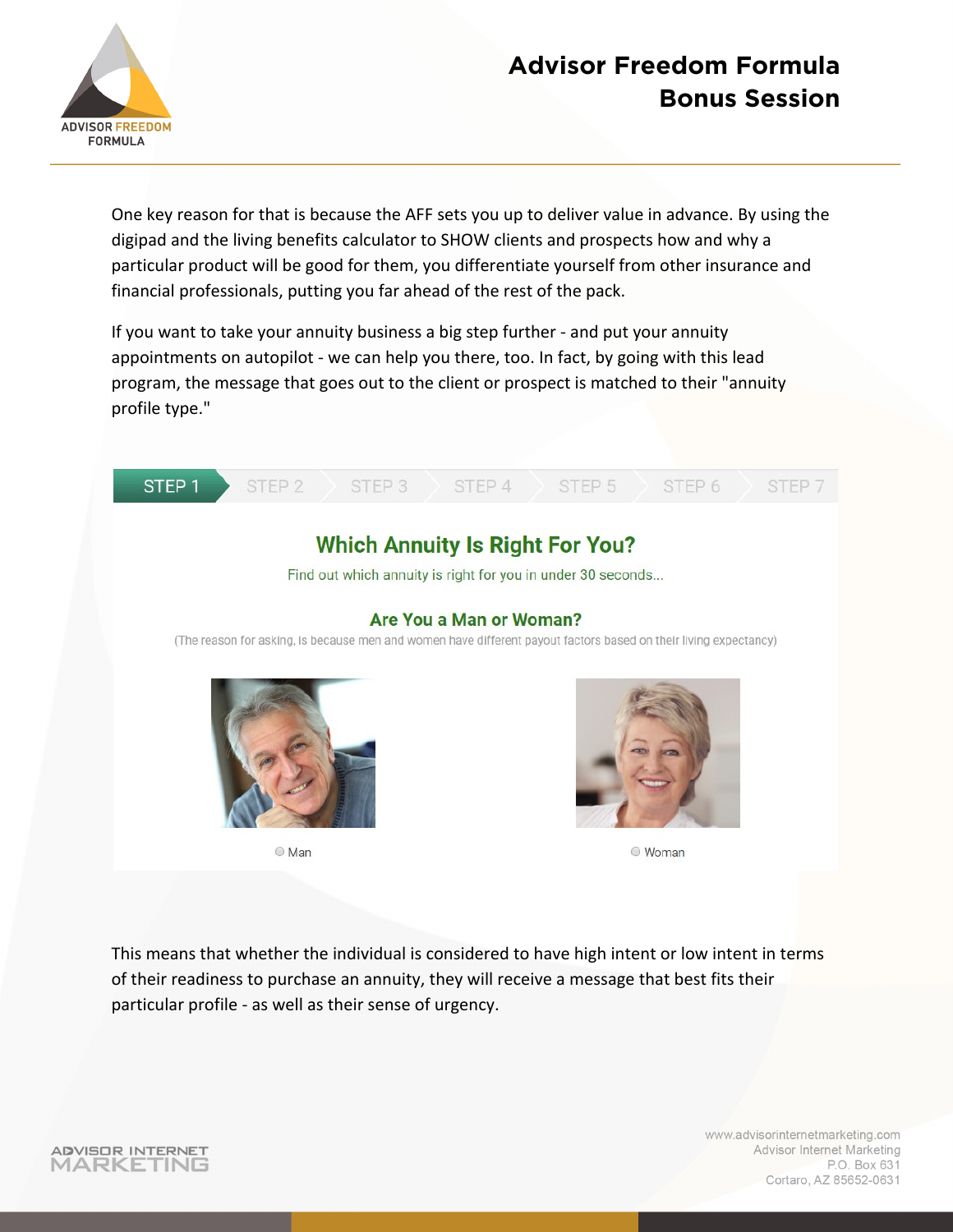

#### **Sample Client Email**

I have \$1m IRA account that is not needed for my retirement but that my wife and I would like to invest/protect for our two children inheritance. With the S&P index and other indices appearing to be topped out and ready for a down turn in the market I was wondering if the AXA Cornerstone Variable Annuity would be a wise choice to invest the \$1m to quarantee growth? I was considering putting my 2 children (35 and 33 years of age) as beneficiaries to the AXA Cornerstone Annuity and let it just ride along with a quaranteed 7% quaranteed return. I'm 65 and my wife 60. Please provide me your perspective if this is a wise move to protect the \$1M, quarantee 7% return (with a possible upside if the market increases), and yet be subject to higher fees as indicated in your overview of the AXA Cornerstone Variable Annuity. Thank you.

This, in turn, can make an individual much more receptive to your next call because the response that they receive helps to generate that RIGHT conversation going forward. This automated "mini funnel" does the bulk of the work for you in preparing the people that you will be talking to. In fact, oftentimes, the client or prospect will end up scheduling themselves in your calendar and setting a time to meet and talk with you.

| Mon<br>18                                                      | Tue<br>1 Q                                                                    | Wed<br>20                                                                | Thu<br>21                                    | Fri<br>22                                                          |
|----------------------------------------------------------------|-------------------------------------------------------------------------------|--------------------------------------------------------------------------|----------------------------------------------|--------------------------------------------------------------------|
|                                                                | PREPARE WUESTHOFF ALLIANZ WITHI<br>6am, FILE                                  | PREPARE WUESTHOFF ALLIANZ WITH<br>6am, FILE                              | PREPARE WUESTHOFF ALLIANZ WITHI<br>6am, FILE |                                                                    |
| <b>Client Prep</b><br>$7 - 10$ am                              | Client Prep<br>$7 - 10$ am                                                    | Client Prep<br>$7 - 10$ am                                               | Client Prep<br>$7 - 9am$                     | <b>Client Prep</b><br>Client reviews<br>$7am - 5om$<br>$7 - 10$ am |
|                                                                |                                                                               |                                                                          | Sarah KMS Compilance<br>$9 - 10$ am          |                                                                    |
| <b>Boog Latinac</b><br>$10am - 12pm$                           | MICHAEL -Lincoln; Pacific life 200k 56<br>10am; (645) 205-4989                | Tim.<br>$10 - 11$ am                                                     | Date MCculley<br>$10 - 11$ am                |                                                                    |
|                                                                |                                                                               | Jurge Jose<br>$11am - 12pm$                                              | Doney Largest<br>$11am - 12pm$               |                                                                    |
| Sheve Low 208 679 3900<br>$12 \times 10^{46}$                  | <b>Basic Meabour - Advanced Annuity Port</b><br><b>Clare, (70.0) 498-1040</b> | <b>Base Automobil Annuity Portfolio Strate</b><br>12pm, (62ki) 703-2086. | Jerry Ford:<br>$12 - 2 \text{pm}$            |                                                                    |
| William Adviseced Autority Portfolio St<br>Sam, (60% 305-4365) | Eua Advanced Annuity Portfolio Strate<br>Tom, 14061 504-8572                  | Howard Phatt Ohio National<br>$1 - 2$ pm                                 |                                              |                                                                    |
| Review paperwork<br>2pm, 7008987613                            | <b>Robot Research</b><br>$2 - 3$ om                                           | <b>Joy Smith</b><br>$2 - 3$ pm                                           |                                              |                                                                    |
| <b>TEANA - BRACES APPOINTMENT</b><br>$3 - 4$ pm                | <b>Haalfour Mail</b><br>$3 - 4$ pm                                            | <b>Rights Galler Training 917 #94.7878</b><br>$3 - 4$ pm                 | Annae 1<br>$3 - 4$ pm                        |                                                                    |